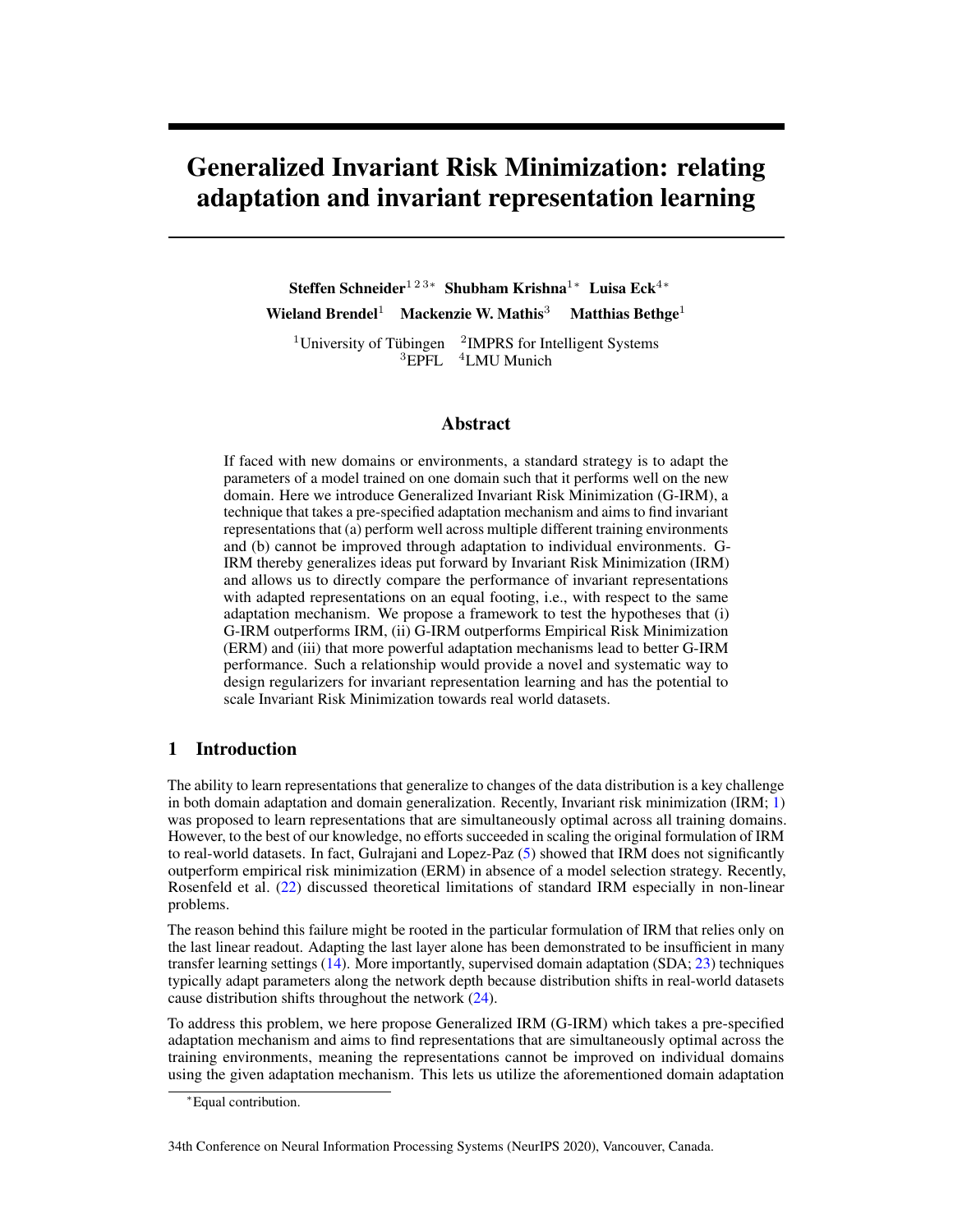mechanisms as regularizers for invariant representation learning, and lets us probe the relationship between the adaptation mechanisms and their corresponding invariant representations.

Our contribution is two-fold: First, we propose G-IRM as a new member in the family of invariant representation learning techniques. Second, we describe an evaluation protocol with multiple benchmark problems for G-IRM and we investigate whether mechanisms from established domain adaptation techniques could be leveraged for obtaining better representations (which we hypothesize to be possible). If true, this would enable a principled way to design new invariant representation learning techniques, provide a novel link between adaptive and invariant representation learning, and potentially enable scaling of G-IRM to practically relevant large-scale problems.

Related work. Alternatives for domain generalization (DG) algorithms beyond IRM include risk extrapolation (REx; [16\)](#page-6-4) as a practical way and extension of min-max optimization across environ-ments. Follow up work considered variations of the regularizer, e.g. using score matching (SIL; [11\)](#page-5-2). Zhao et al. [\(26\)](#page-6-5) explore limitations of ERM for generalization and trade-offs in domain-invariant representation learning from an information-theoretic perspective, including generalization bounds based on domain mismatch. Importantly, Gulrajani and Lopez-Paz [\(5\)](#page-5-1) show that in absence of dedicated (unsupervised) strategies for hyperparameter tuning, ERM outperforms all existing DG methods. Rosenfeld et al. [\(22\)](#page-6-0) discuss theoretical limitations of IRM, particularly in non-linear problems.

## 2 Methodology

We are given data sets  $\mathcal{D}_e = {\mathbf{x}_i, y_i}_{i=1}^{n_e}$  from multiple training environments  $e \in \mathcal{E}_t$  and (unknown) test environments  $e \in \mathcal{E} \backslash \mathcal{E}_t$ . Consider a model  $h_{\sigma, \alpha_e} : \mathcal{X} \mapsto \mathcal{Y}$  with *shared* parameters  $\sigma$  and *adaptation* parameters  $\alpha_e$ . The adaptation parameters are allowed to adapt to each environment. We train the model parameters in three different ways:

**Empirical Risk Minimization (ERM).** In the baseline case we do not adapt  $\alpha_e$  to each environment, but instead train  $\sigma$  and  $\alpha$  on the standard weighted empirical risk  $\mathcal{R}_e(\sigma, \alpha)$  $\mathbb{E}_{\mathbf{x},y\sim\mathcal{D}_e}[\ell_{\text{cross-entropy}}(h_{\boldsymbol{\sigma},\boldsymbol{\alpha}}(\mathbf{x}), y)]$  across training environments,

$$
\min_{\boldsymbol{\sigma}, \boldsymbol{\alpha}} \sum_{e \in \mathcal{E}_t} \lambda_e \mathcal{R}_e(\boldsymbol{\sigma}, \boldsymbol{\alpha}) \tag{1}
$$

We consider both constant weightings  $\lambda_e = 1$  or treat them as tunable hyperparameters for a better baseline performance (cf. Appendix for further motivation).

Supervised Domain Adaptation (SDA). We measure the properties of different adaptation mechanisms by the improvement we can obtain by finetuning the adaptation parameters on each train and test environment. We first train  $\sigma$  and a shared  $\alpha$  as in ERM, obtaining an optimal parameter configuration  $\sigma^*$ ,  $\alpha^*$ . We then adapt the network by introducing environment-specific adaptation parameters  $\alpha_e$  on each test environment:

$$
\min_{\boldsymbol{\sigma}, \boldsymbol{\alpha}} \sum_{e \in \mathcal{E}_t} \lambda_e \mathcal{R}_e(\boldsymbol{\sigma}, \boldsymbol{\alpha}), \qquad \min_{\boldsymbol{\alpha}_e} \mathcal{R}_e(\boldsymbol{\sigma}^*, \boldsymbol{\alpha}_e). \tag{2}
$$

We alternatively consider a variant where we jointly train the shared parameters and adapt the adaptation parameters to each environment:

$$
\min_{\boldsymbol{\sigma}, \boldsymbol{\alpha}_1, \dots, \boldsymbol{\alpha}_E} \sum_{e \in \mathcal{E}_t} \lambda_e \mathcal{R}_e(\boldsymbol{\sigma}, \boldsymbol{\alpha}_e).
$$
 (3)

Generalized Invariant Risk Minimization (G-IRM). In G-IRM we do not adapt  $\alpha$  to each environment, but instead aim to to find model parameters  $\sigma$  and  $\alpha$  such that  $\alpha$  is simultaneously optimal for each individual environment. This leads to the optimization problem

$$
\min_{\boldsymbol{\sigma}, \boldsymbol{\alpha}} \sum_{e \in \mathcal{E}_t} \mathcal{R}_e(\boldsymbol{\sigma}, \boldsymbol{\alpha}) \quad \text{s.t. } \boldsymbol{\alpha} \in \arg \min_{\boldsymbol{\alpha}'} \mathcal{R}_e(\boldsymbol{\sigma}, \boldsymbol{\alpha}') \tag{4}
$$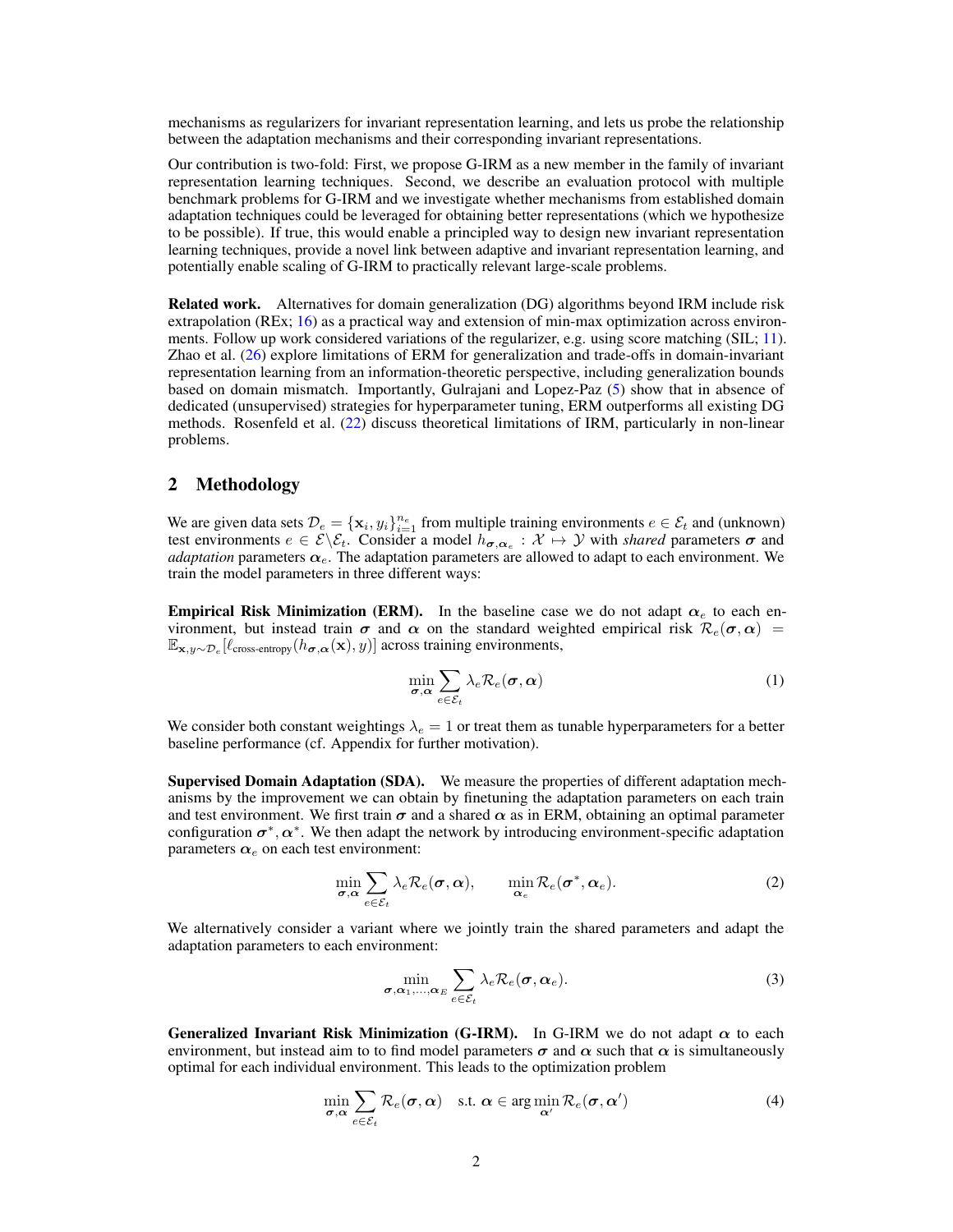<span id="page-2-0"></span>

Figure 1: (*i*) G-IRM with affine adaptation ensures an *invariant alignment* between the image of f and the pre-image of g. (*ii*) The alignment is possible with disjunct sets of features across environments, or (*iii*) yield directly domain invariant representations (*iii*). (*iv*) Adaptation mechanisms:  $A_1$  reproduces IRM,  $A_2$  tunes affine parameters after each convolutional block, and  $A_3$  tunes residual adapters.

which we relax by using a gradient regularizer similar to Arjovsky et al. [\(1\)](#page-5-0), yielding

$$
\min_{\boldsymbol{\sigma},\boldsymbol{\alpha}}\sum_{e\in\mathcal{E}_t}\left(\mathcal{R}_e(\boldsymbol{\sigma},\boldsymbol{\alpha})+\lambda\|\nabla_{\boldsymbol{\alpha}'|\boldsymbol{\alpha}'=\boldsymbol{\alpha}}\mathcal{R}_e(\boldsymbol{\sigma},\boldsymbol{\alpha}')\|_2^2\right).
$$
\n(5)

Note that G-IRM reduces to IRM [\(1\)](#page-5-0) if the adaptation parameters  $\alpha$  represent a linear readout at the end of the network.

#### <span id="page-2-1"></span>2.1 Generalizing IRM allows to learn higher order invariances at fixed model capacity

We consider three families of adaptation mechanisms, as outlined in Fig. [1](#page-2-0) (*iv*): We start with fine-tuning the last layer weights, which makes G-IRM equivalent to IRM (Fig. [1](#page-2-0) (*iv*),  $A_1$ ). Given the success of mechanisms for affine adaptation layers, we include this as the second mechanism (Fig. [1](#page-2-0) (*iv*),  $A_2$ ). Affine adaptation layers are inserted after each convolutional layer except for the final output to allow for distributed adaptation. Finally, we consider residual adapters similar to the structure proposed by Rebuffi et al.  $(21)$ : In parallel to each convolutional layer, we add a set of additional adaptation parameters (Fig. [1](#page-2-0) (*iv*),  $A_3$ ). For  $A_3$ , we consider applying the adaptive weight across input or output channels only, across kernel dimensions only, or across all dimensions.

These adaptation mechanisms induce different biases regarding the network's invariance properties: Consider an example of an adaptation mechanism  $T$  embedded between two learnable network modules f, g. G-IRM learns an invariant mapping for aligning the image of f to the pre-image of g irrespective of the training environment (Fig.  $1(i)$  $1(i)$ ). In particular, at its optimum, we will be unable to find a  $\mathcal T$  which improves the risk on any of the training environments. We note that this scheme alone is not sufficient to guarantee that the *representation* is invariant: Both the (non-invariant) alignment of multiple domains in Fig. [1\(](#page-2-0)ii) and the invariant representations depicted in Fig. [1\(](#page-2-0)iii) are valid solutions in G-IRM. We however expect that solutions as shown Fig. [1\(](#page-2-0)ii) are less practically relevant when objective functions like the cross-entropy are employed, and classifiers are not perfect.

#### <span id="page-2-2"></span>2.2 Metrics

We focus on four types of metrics. First, we directly consider the test accuracies obtained by all models (ERM, G-IRM, SDA) on all training and test domains. We also report the test accuracies after adaptation of the (fixed) adaptation parameters after G-IRM training as a measure of invariance. As a summary statistic, we report the worst case test error. Second, the regularizer of G-IRM indicates the quality (invariance) of the representation. A value closer to zero indicates that the adaptation parameters cannot improve the loss on any of the target domains, indicating invariance. We will consider the value of the regularizer for any mechanism  $A_1 - A_3$  for both model selection and further analysis. Third, we consider options for comparing representations obtained by the three algorithms. Kornblith et al. [\(13\)](#page-5-3) introduced a new similarity index, Centered Kernel Alignment (CKA),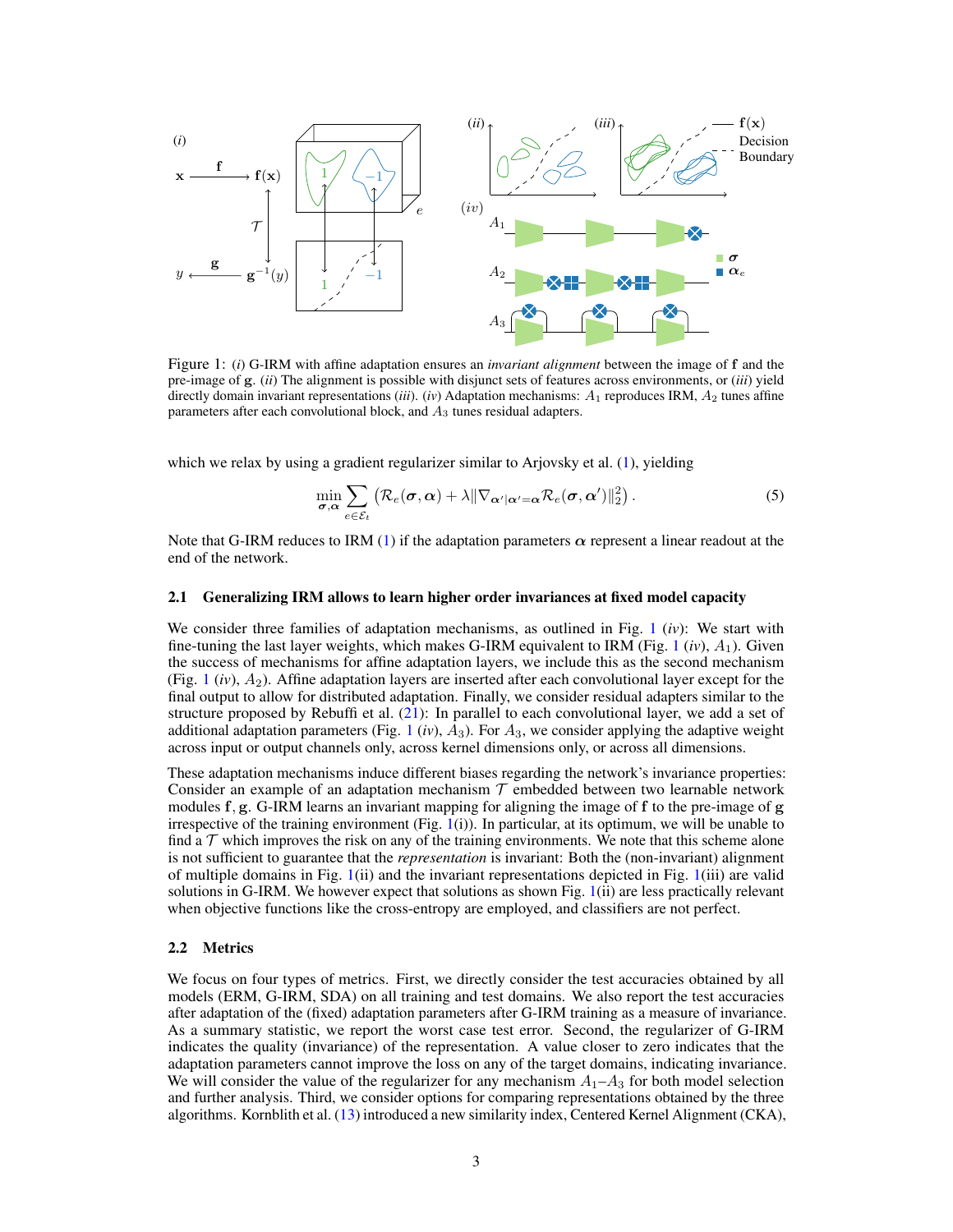and showed that it can measure meaningful (higher order) similarities between high dimensional representations in DNNs; we consider the variant using a linear or RBF kernel. Using CKA, we process images with the same label, but from different environments. We compare representations in the ERM-trained models (expectation: low similarity), in the G-IRM-trained model (cf. Fig. [1,](#page-2-0) either (*ii*) low or (*iii*) high similarity is possible), and among the two models (expectation: low similarity). Finally, we quantify the invariance of the representations learned by domain and class classifiers: At multiple network depths, we extract features, and report cross-validated decoding performance for both classifiers, using logistic regression or support vector classifiers.

## 3 Experimentation Protocol

We investigate three hypotheses: First, we will test  $H_1$ : G-IRM with the optimal mechanism  $A^*$  performs better than IRM, against  $H_0$ : G-IRM and IRM obtain the same performance. Second, we consider  $H_1'$ : G-IRM with the optimal mechanism  $A^*$  performs better than ERM, against  $H'_0$ : G-IRM and ERM obtain the same performance. In contrast to Gulrajani and Lopez-Paz [\(5\)](#page-5-1), we will use selection strategies which are tuned to G-IRM, exploiting a potential correlation between the gradient penalty and the test accuracy (Fig. 2). For the special case of IRM, we will challenge the claims by  $(16)$ ? ) Finally, we address our core hypothesis  $H''_1$ : For a given model architecture and dataset, the performance of adaptation mechanism  $A_j$  is positively correlated with the worst case test accuracy of G-IRM (Fig. 3), against  $H_0''$ : there are no correlations between SDA performance and G-IRM performance.

For each experiment, we select a dataset and a baseline network structure depending on the overall data complexity. We start with synthetic toy data, then proceed with variants of Colored MNIST[\(1\)](#page-5-0), extended by including simultaneous variations of background and foreground (cf. Supplement). We then add other small digit datasets like SVHN [\(19\)](#page-6-7), Synth Digits [\(4\)](#page-5-4) and USPS [\(10\)](#page-5-5), and consider augmented versions of the datasets (MNIST-C, [18\)](#page-6-8).



Figure 2

Eventually, we consider more naturalistic images like PACS [\(17\)](#page-6-9), VLCS [\(3\)](#page-5-6), ImageNet-C [\(7\)](#page-5-7) and ImageNet-R [\(8\)](#page-5-8).

We consider the splits into shared and adaptation parameters outlined in [§2.1.](#page-2-1) We train shared parameters using ERM and G-IRM, and shared and adapted parameters using SDA. Performance is evaluated on all environments using metrics outlined in § [2.2.](#page-2-2)

**Baseline and Variations.** For  $H_1$ , our most important baseline is IRM; for  $H'_1$ , we compare performance mainly against ERM. We also report performances of REx [\(16\)](#page-6-4), SIL [\(11\)](#page-5-2) and other methods implemented in DomainBed [\(5\)](#page-5-1). Adaptation mechanisms  $A_2, A_3$  can be varied by only inserting adaptation modules in certain network layers; in addition, we can combine approaches  $A_1$ ,  $A_2$ ,  $A_3$ . Finally, we will closer study alternative relaxations (and approximations) of G-IRM if we encounter optimization issues.

Architectures. Based on the complexity of tasks, we choose the appropriate model from the following discussed network architectures: First, we use the fully connected network used by Arjovsky et al. [\(1\)](#page-5-0) with increasing number of layers for synthetic data and Colored MNIST. Each hidden layer is followed by a ReLU or ELU nonlinearity and we do not use any batch/group normalization. Second, we use Convolutional Networks with four, six or eight convolutional layers and these convolutional layers (kernel size 3 or 5) are followed by fully connected layers with ReLU or ELU nonlinearity. The number of channels for each convolution is of the form  $2^x$  where  $x \in \{5, 10\}$ . The number of hidden units in the fully connected layer of both the discussed architectures is treated as a hyperparameter and varies from  $\{2^5, 2^{10}\}$  We optionally use Batch or Group normalization for better convergence. Finally, on real-world image data we use well-known architectures widely used and implemented in torchvision [\(20\)](#page-6-10), e.g. AlexNet [\(15\)](#page-6-11), residual networks (ResNet18 and ResNet50; [6\)](#page-5-9) and DenseNet121 [\(9\)](#page-5-10). We will run a more limited hyperparameter sweep on these larger architectures.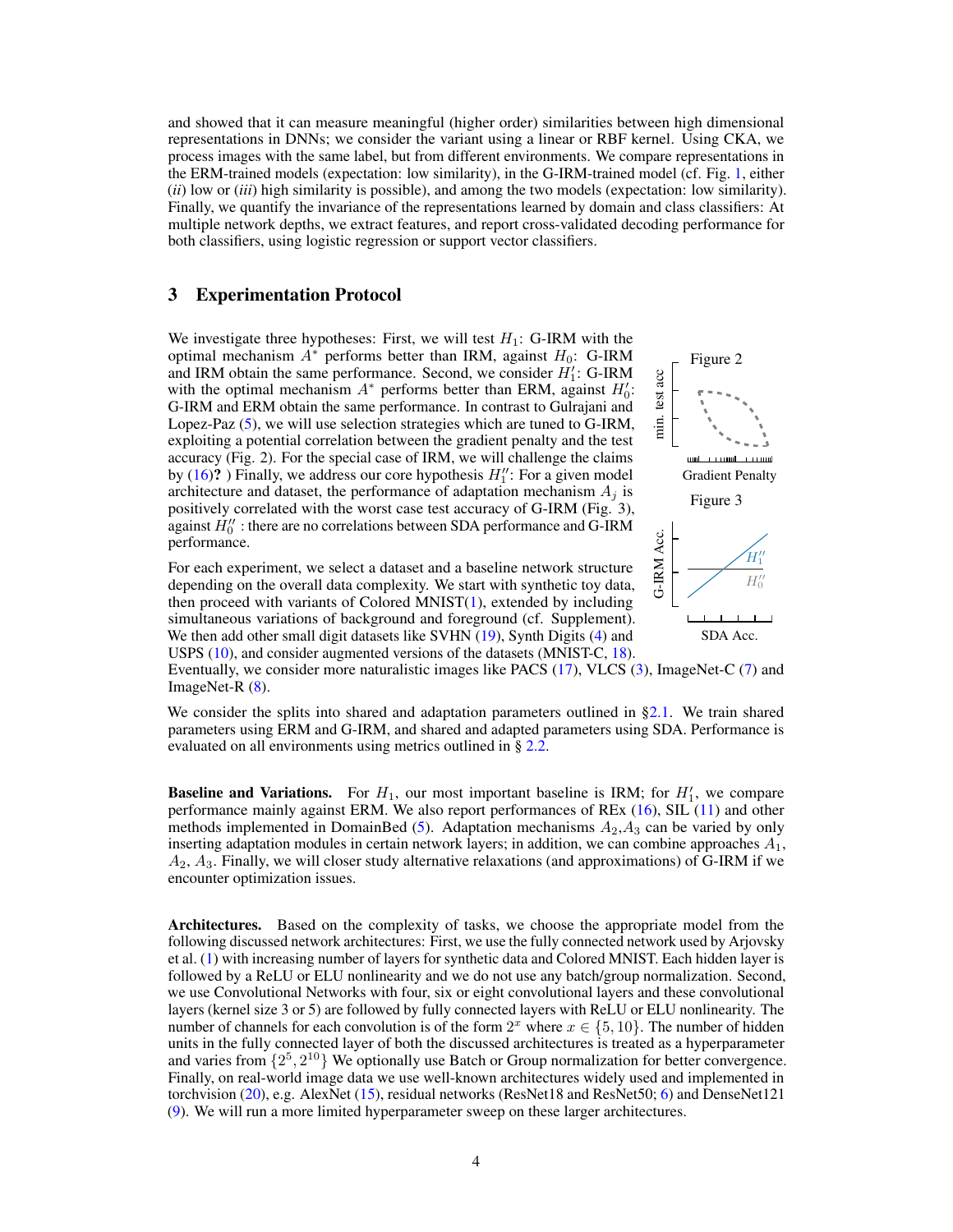<span id="page-4-0"></span>

Figure 4: Data generating processes for (*i*) anti-causal prediction and (*ii*) causal prediction.

Synthetic Data Distributions. We now consider two controlled experiments with a fully known data generating process, using a student-teacher setup (Fig. [4\)](#page-4-0). The teacher is a randomly initialized DNN serving as the data distribution. First, we use the teacher to define  $p(x|y, e)$ . We specify a correlation between  $y$  and  $e$ , sample from the model, and aim to infer the original class labels, yielding an inference problem in the anti-causal direction [\(25\)](#page-6-12). Second, we build the reverse setup to construct a classification problem in the causal direction, starting from  $x$  and  $e$ , and parametrizing  $p(y|\mathbf{x}, e)$  with the teacher. Again, we aim to infer the class label from x. In both cases, in contrast to real datasets, we can ensure that the data complexity and environment-specific process matches our model, and can additionally study cases where the student is over- or under-parametrized.

Hyperparameters Selection. We focus on classification tasks and in all cases optimize the negative log-likelihood, using (Stochastic) Gradient Descent (SGD; [2\)](#page-5-11) or Adam [\(12\)](#page-5-12); we use batch training for small scale experiments, and batch sizes in  $\{32, 64, \ldots, 256\}$ . All hyperparameters are tuned with random search (log-uniform, cf. Table 2). The most critical hyperparame-

| G-IRM penalty                | $[10^0, 10^{10}]$    |
|------------------------------|----------------------|
| learning rate                | $[10^{-2}, 10^{-5}]$ |
| weight decay                 | $[10^{-2}, 10^{-6}]$ |
| hidden dim                   | $[2^5, 2^8]$         |
| Tab. 2: Log-uniform sampling |                      |

ter is the G-IRM penalty coefficient. We follow a linear warmup stategy [\(1\)](#page-5-0), sampling the number of warmup iterations uniformly between 10% and 90% of the total training iterations.

We explore four model selection strategies  $(S_1, S_2, S_{3a}, S_{3b})$ : First, we estimate the topline performance by selecting hyperparameters that minimize the maximal error across all environments  $(S_1;$ [1,](#page-5-0) [16\)](#page-6-4). Second, we consider different splits of the training datasets into training and validation subsets and select models based on the min-max error across all training domains  $(S_2; cf. 5)$  $(S_2; cf. 5)$ .

Importantly,  $S_1$  is not applicable in practice, while  $S_2$  potentially provides an unfair advantage to ERM, which is also reflected in the results obtained by Gulrajani and Lopez-Paz [\(5\)](#page-5-1). We therefore finally explore selection strategies more tuned to the G-IRM algorithm: We either select based on highest training accuracy s.t. to sufficiently low gradient penality  $(S_{3a})$ , or select based on low gradient penality s.t. sufficiently high training accuracy  $(S_{3b})$ . In both cases, we first subselect based on the sufficient criterion by considering all experiments in the lower quantile of this metric, and then greedily pick hyperparameters according to the primary metric.

Ablative studies. To better stress the empirical difference between IRM and G-IRM and to investigate  $H_1$ , we will always run ablative studies where we *(i)* test the novel mechanisms  $A_2, A_3$  in isolation, (*ii*) test the adaptation mechanisms  $A_2$ ,  $A_3$  in conjuction with  $A_1$  and (*iii*) contrast this to IRM  $(A<sub>1</sub>)$  only. Besides, we extensively test different options for possible adaptation mechanisms and model architectures, as outlined before.

**Evaluation and Results.** Evidence in favor of  $H_1$  implies that the choice of adaptation mechanism matters in the practical application of G-IRM. Leveraging CKA, the different penalty terms for  $A_1$ – $A_3$ , and decoding performance of the domain classifier across the representational hierarchy of the DNN allows to study differences in the learned representations: G-IRM could potentially yield more invariant intermediate representations (Fig. [1\)](#page-2-0) than IRM, where only invariance w.r.t. to the last layer is required. If we fail to reject  $H_0$ , this implies that the original IRM formulation is sufficient for learning invariant representations, extending the original claim [\(1\)](#page-5-0).

Evidence in favor of  $H_1'$  implies that the adaptation parameters used as regularizer enforces the learned feature representations to be invariant in a way applicable in practical settings, in constrast to the results in favor for  $H'_0$  by Gulrajani and Lopez-Paz [\(5\)](#page-5-1).

Evidence in favor of  $H_1''$  suggests that good adaptation techniques can be used as regularizers for learning invariant representations. For distributed adaptation  $(A_2, A_3)$ , the CKA similarity index for the G-IRM learned representations will be high both within and at the end of the network. Failure to reject  $H_0''$  implies that invariant representations can be principally obtained without special choices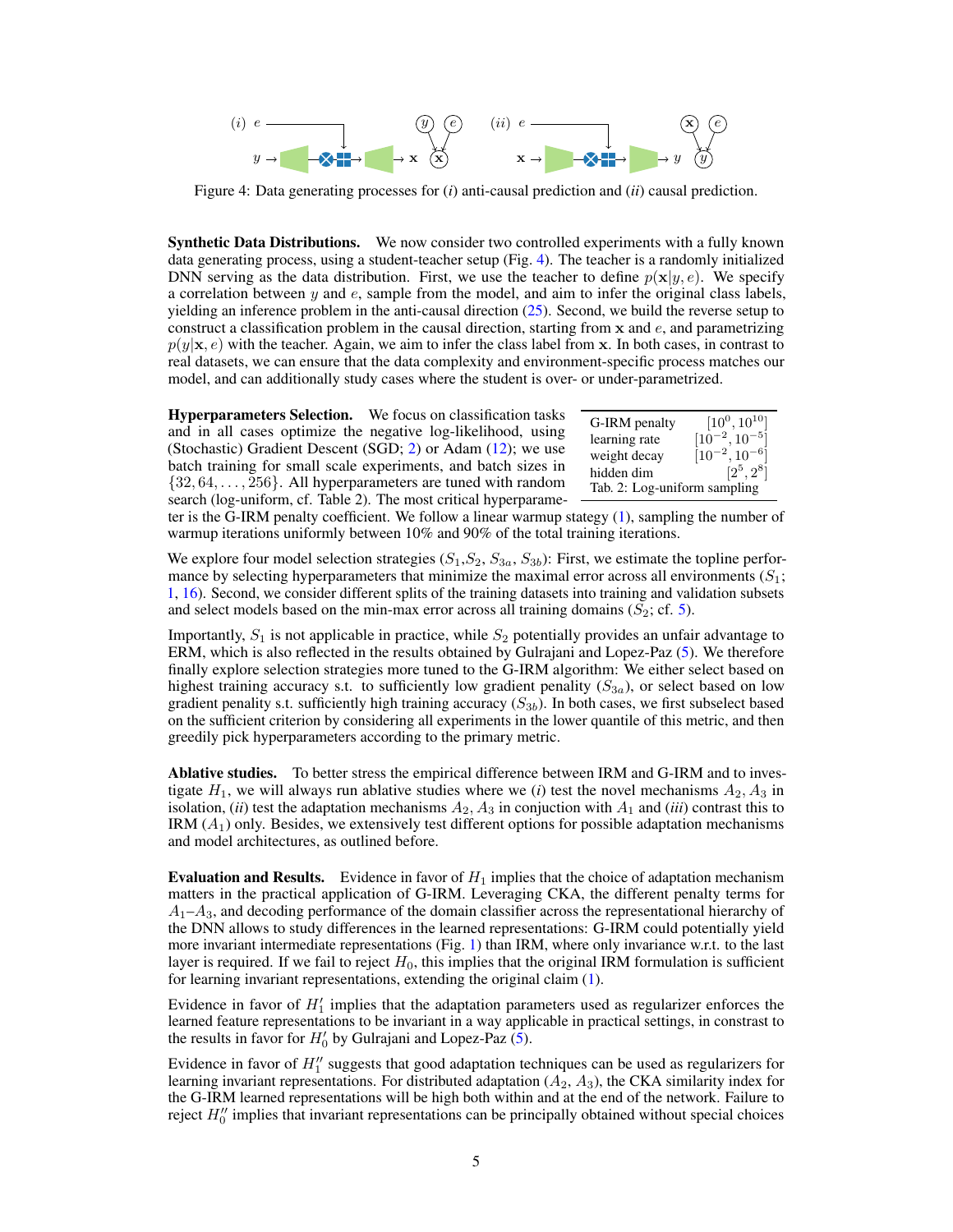for the adaptation method (in conjunction with  $H_0$  and  $H_1'$ ) or, indicate that further work is needed on domain adaptation techniques beyond IRM (conjunction with  $H_1'$ ).

# 4 Conclusion

We outlined a novel experimental framework for investigating a possible link between domain adaptation and invariant representation learning. Our proposed algorithm, G-IRM, allows to leverage adaptation mechanisms as a regularizer for obtaining invariant representations.

On a broad variety of datasets, we explore the relationship between performance of an adaptation technique for supervised domain adaptation and G-IRM. Evidence for such a link will allow a rigorous new way to design algorithms for invariant representation learning, and scale IRM to real-world data, while a negative result will motivate more work on different families of domain generalization techniques beyond IRM.

#### Acknowledgments

We thank Roland Zimmermann, Yash Sharma and Matthias Kümmerer, for helpful discussions and feedback for improving our manuscript. The authors thank the International Max Planck Research School for Intelligent Systems (IMPRS-IS) for supporting St.S. St.S. acknowledges his membership in the European Laboratory for Learning and Intelligent Systems (ELLIS) PhD program. This work was supported by the German Federal Ministry of Education and Research (BMBF) through the Tübingen AI Center (FKZ: 01IS18039A).

## References

- <span id="page-5-0"></span>[1] M. Arjovsky, L. Bottou, I. Gulrajani, and D. Lopez-Paz. Invariant risk minimization. *CoRR*, abs/1907.02893, 2019.
- <span id="page-5-11"></span>[2] L. Bottou. Large-scale machine learning with stochastic gradient descent. In *Proceedings of COMP-STAT'2010*, pages 177–186. Springer, 2010.
- <span id="page-5-6"></span>[3] C. Fang, Y. Xu, and D. N. Rockmore. Unbiased metric learning: On the utilization of multiple datasets and web images for softening bias. In *Proceedings of the IEEE International Conference on Computer Vision*, pages 1657–1664, 2013.
- <span id="page-5-4"></span>[4] Y. Ganin, E. Ustinova, H. Ajakan, P. Germain, H. Larochelle, F. Laviolette, M. Marchand, and V. Lempitsky. Domain-adversarial training of neural networks. *The Journal of Machine Learning Research*, 17(1):2096– 2030, 2016.
- <span id="page-5-1"></span>[5] I. Gulrajani and D. Lopez-Paz. In search of lost domain generalization. *CoRR*, abs/2007.01434, 2020.
- <span id="page-5-9"></span>[6] K. He, X. Zhang, S. Ren, and J. Sun. Deep residual learning for image recognition. In *Proceedings of the IEEE conference on computer vision and pattern recognition*, pages 770–778, 2016.
- <span id="page-5-7"></span>[7] D. Hendrycks and T. G. Dietterich. Benchmarking neural network robustness to common corruptions and perturbations. *CoRR*, abs/1807.01697, 2019.
- <span id="page-5-8"></span>[8] D. Hendrycks, S. Basart, N. Mu, S. Kadavath, F. Wang, E. Dorundo, R. Desai, T. Zhu, S. Parajuli, M. Guo, D. Song, J. Steinhardt, and J. Gilmer. The many faces of robustness: A critical analysis of out-of-distribution generalization. *CoRR*, abs/2006.16241, 2020.
- <span id="page-5-10"></span>[9] G. Huang, Z. Liu, L. Van Der Maaten, and K. Q. Weinberger. Densely connected convolutional networks. In *Proceedings of the IEEE conference on computer vision and pattern recognition*, pages 4700–4708, 2017.
- <span id="page-5-5"></span>[10] J. J. Hull. A database for handwritten text recognition research. *IEEE Transactions on pattern analysis and machine intelligence*, 16(5):550–554, 1994.
- <span id="page-5-2"></span>[11] D. Idnani and J. C. Kao. Learning robust representations with score invariant learning.
- <span id="page-5-12"></span>[12] D. P. Kingma and J. Ba. Adam: A method for stochastic optimization. *CoRR*, abs/1412.6980, 2015.
- <span id="page-5-3"></span>[13] S. Kornblith, M. Norouzi, H. Lee, and G. E. Hinton. Similarity of neural network representations revisited. In *ICML*, 2019.